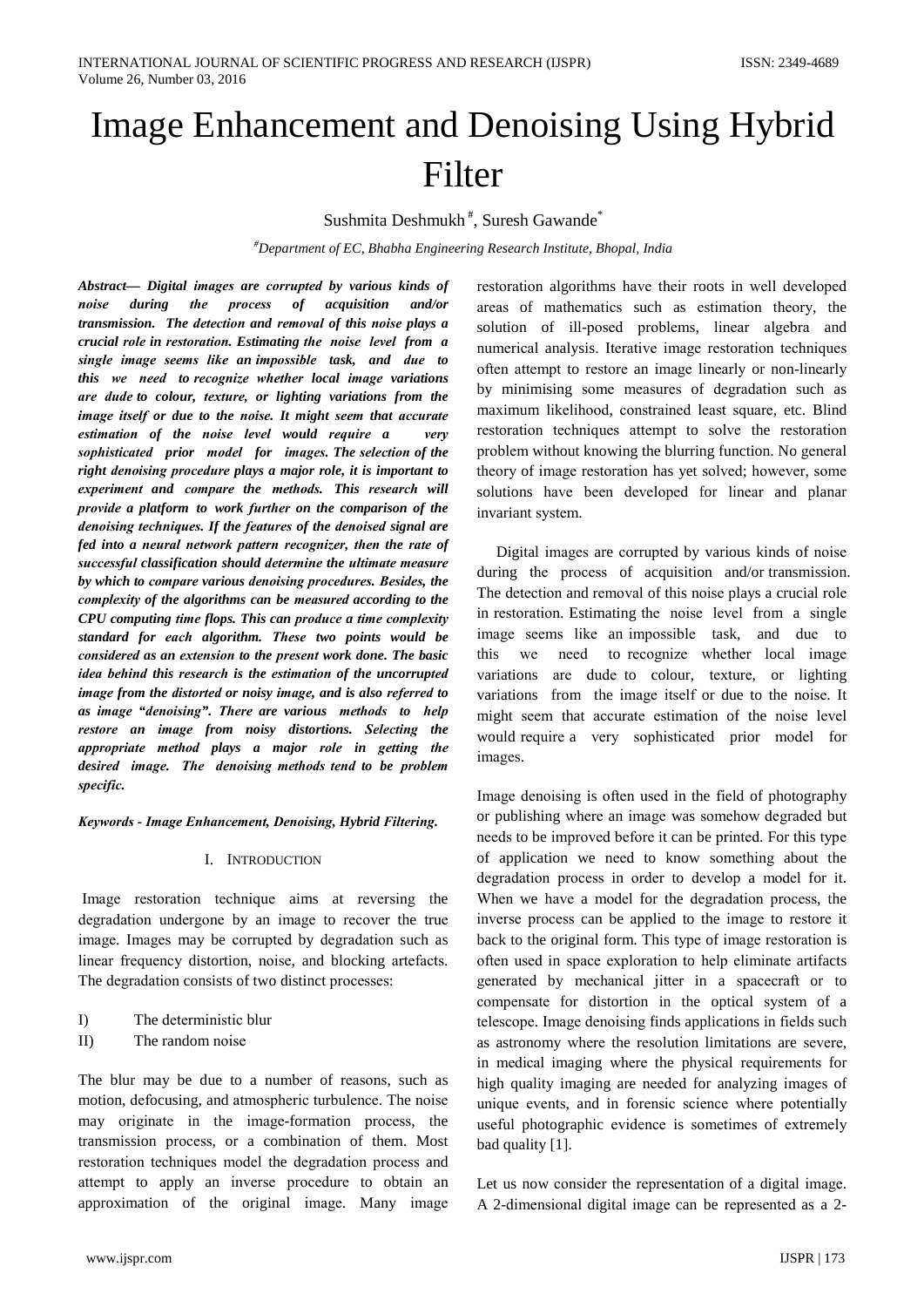dimensional array of data  $s(x, y)$ , where  $(x, y)$  represent the pixel location. The pixel value corresponds to the brightness of the image at location  $(x, y)$ . Some of the most frequently used image types are binary, gray-scale and color images [2].

Binary images are the simplest type of images and can take only two discrete values, black and white. Black is represented with the value '0' while white with '1'. Note that a binary image is generally created from a gray-scale image. A binary image finds applications in computer vision areas where the general shape or outline information of the image is needed. They are also referred to as 1 bit/pixel images.

Gray-scale images are known as monochrome or onecolor images. The images used for experimentation purposes in this thesis are all gray-scale images. They contain no color information. They represent the brightness of the image. This image contains 8 bits/pixel data, which means it can have up to  $256$  (0-255) different brightness levels. A '0' represents black and '255' denotes white. In between values from 1 to 254 represent the different gray levels. As they contain the intensity information, they are also referred to as intensity images.

Color images are considered as three band monochrome images, where each band is of a different color. Each band provides the brightness information of the corresponding spectral band. Typical color images are red, green and blue images and are also referred to as RGB images. This is a 24 bits/pixel image.

# **II. BACKGROUND AND LITERATURE SURVEY**

A. Fei Kou, Weihai Chen, et. Al, "Content Adaptive Image Detail Enhancement", 2015 [1] proposed a new norm based detail enhancement algorithm which generates the detail-enhanced image directly. The proposed algorithm preserves sharp edges better than an existing norm based algorithm. Experimental results show that the proposed algorithm reduces color distortion in the detail-enhanced image, especially around sharp edges.

B. Adin Ramirez Rivera, Byungyong Ryu, and Oksam Chae. "Content-Aware Dark Image Enhancement Through Channel Division", 2012[2] proposed a contentaware algorithm that enhances dark images, sharpens edges, reveals details in textured regions, and preserves the smoothness of flat regions. This algorithm produces an ad hoc transformation for each image, adapting the mapping functions to each image"s characteristics to produce the maximum enhancement. They analyzed the contrast of the image in the boundary and textured regions, and group the information with common

characteristics. These groups model the relations within the image, from which the transformation functions were extracted. The results were then adaptively mixed, by considering the human vision system characteristics, to boost the details in the image.

C. Deepak Ghimire and Joonwhoan Lee . Nonlinear Transfer Function-Based Local Approach for Color Image Enhancement,"2011[3] proposed a method in which the image enhancement was applied only on the V (luminance value) component of the HSV color image and H and S component were kept unchanged to prevent the degradation of color balance between HSV components. The V channel was enhanced in two steps. First the V component image was divided into smaller overlapping blocks and for each pixel inside the block the luminance enhancement was carried out using nonlinear transfer function. In the second step, each pixel was further enhanced for the adjustment of the image contrast depending upon the center pixel value and its neighborhood pixel values. Finally, original H and S component image and enhanced V component image were converted back to RGB image.

Sudharsan Parthasarathy, D. Praveen Sankaran," Fusion Based Multi Scale RETINEX with Color Restoration for Image Enhancement,"2012[4] proposed that a fusion based approach on Multi Scale Retinex with Color Restoration(MSRCR) would give better image enhancement. Lower dynamic range of a camera as compared to human visual system causes images taken to be extremely dependent on illuminant conditions. MSRCR algorithm enhances images taken under a wide range of nonlinear illumination conditions to the level that a user would have perceived it in real time. One of the enhancement techniques that tries to achieve color constancy is Retinex. In Multi Scale Retinex(MSR), they average multiple SSR(Single Scale Retinex) images to obtain a net improved image.

E. S. Bronte, L. M. Bergasa, P. F. Alcantarilla, "Fog Detection System Based Computer Vision on Techniques", [5] proposed a real-time fog detection system using an on-board low cost b&w camera, for a driving application. This system was based on two clues: estimation of the visibility distance, which was calculated from the camera projection equations and the blurring due to the fog. Because of the water particles floating in the air, sky light gets diffuse and, focus on the road zone, which is one of the darkest zones on the image. The apparent effect is that some part of the sky introduces in the road. Also in foggy scenes, the border strength is reduced in the upper part of the image. These two sources of information were used to make the system more robust. The final purpose of this system was to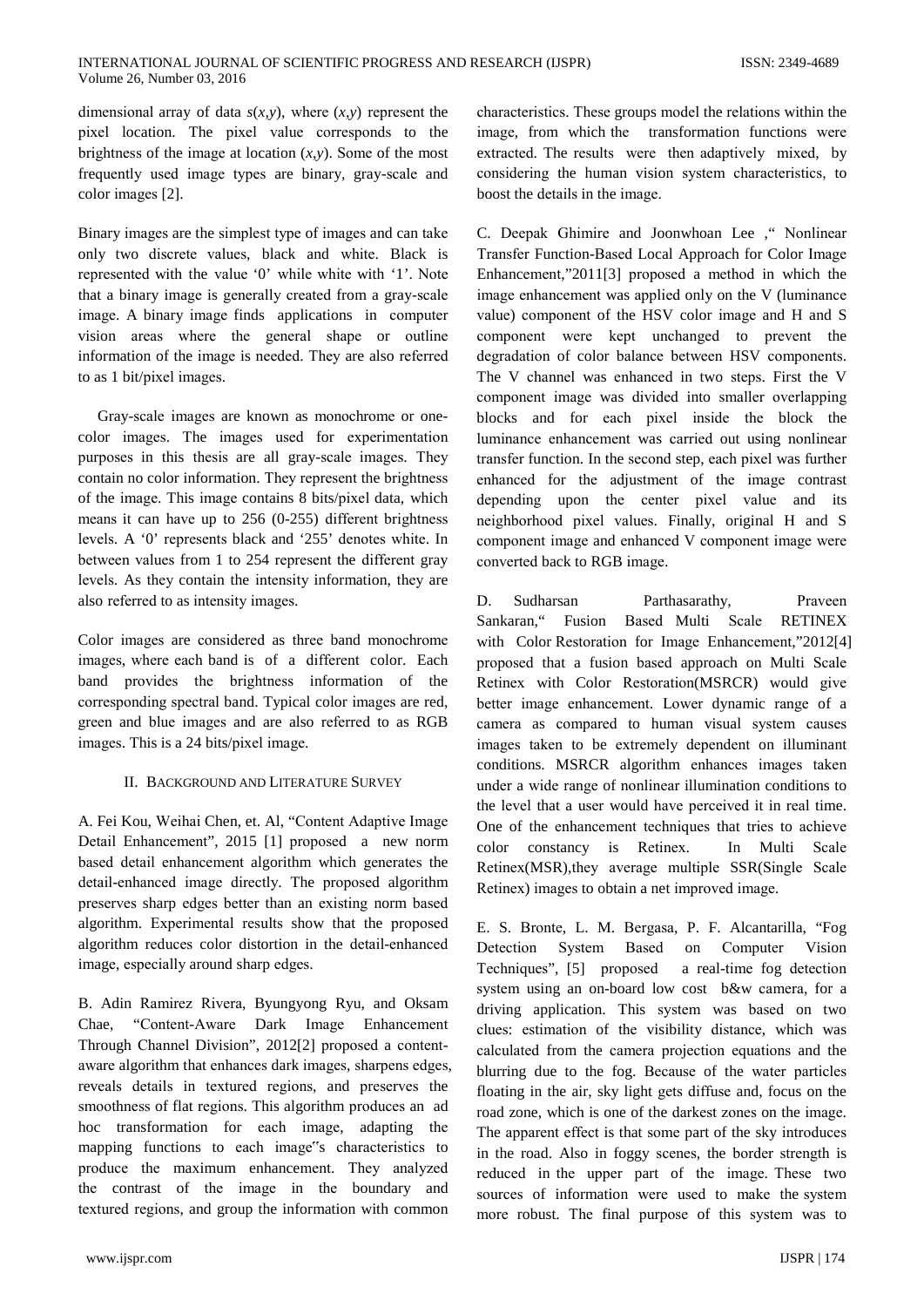develop an automatic vision-based diagnostic system for warning ADAS of possible wrong working conditions.

F. Zhang Chaofu, MA Li-ni, Jing Lu-na," Mixed Frequency domain and spatial of enhancement algorithm for infrared image", 2012 [5] proposed a hybrid technique to enhance the image. It makes use of the Gauss filter processing to enhance image details in the frequency domain and smooth the contours of the image by the tophat and bot-hat transforms in spatial domain. To enhance the infrared image, this algorithm did not enhanced only the details of the image, but the outline of the image had also been smooth.

G. A. Poljicak, L. Mandic, M. Strgar Kurecic, "Improvement of the Watermark Detector Performance Using Image Enhancement Filters,"2012[6] considered the influence of some image processing techniques on the watermark detection rate. Watermarking methods are still very sensitive to complex degradation attacks such are JPEG compression, or printscan process, so the detection rate of a watermark method decreases considerably after such attacks on a watermarked image. To improve the detection rate they reduced the degradation of the image by using unsharp, Laplacian or deconvolution filter. For the experiment dataset of 1000 images were watermarked and then compressed or printed and scanned. Degraded images were enhanced using unsharp, Laplacian and blind deconvolution filter. The watermark detection rate before and after enhancement was measured and compared.

H. Seung-Won Jung, Jae-Yun Jeong, and Sung-Jea Ko, "Sharpness Enhancement of Stereo Images Using Binocular Just-Noticeable Difference,"2012 [7] proposed a new sharpness enhancement algorithm for stereo images... They introduced a novel application of the BJND model for the sharpness enhancement of stereo images. efficient  $An$ soliution reducing  $for$ the overenhancement problem in the sharpness enhancement of stereo images was proposed. The solution was found within an optimization framework with additional constraint terms to suppress the unnecessary increase in luminance values. In addition, the reliability of the BJND model was taken into account by estimating the accuracy of stereo matching.

I. Hong Zhang, Qian Zhao, Lu Li, Yue-cheng Li, Yuhu You, " Muti-scale Image Enhancement Based on Properties of Human Visual System,"2011[8] utilized the LIP(logarithmic image processing) model and considered the characteristics of the human visual system (HVS) to propose a new multi-scale enhancement algorithm. Then a new measure of enhancement based on JND model (Just Noticeable Difference, JND) of human

visual system was proposed and used as a tool for the performance of the enhancement evaluating technique.

J. Rajib Kumar Jha, Rajlaxmi Chouhan, P. K. Biswas," Noise-induced Contrast Enhancement of Dark Images using Non-dynamic Stochastic Resonance," 2012 [9] proposed a nonlinear non-dynamic stochastic resonance-based technique for enhancement of dark and low contrast images. A low contrast image was treated as a subthreshold signal and noise-enhanced signal processing was applied to improve its contrast. The proposed technique uniquely utilized the addition of external noise to neutralize the effect of internal noise (due to insufficient illumination) of a low contrast image. Random noise was added repeatedly to an image and was successively hard-thresholded followed by overall averaging. By varying the noise intensities, noise induced resonance was obtained at a particular optimum noise intensity. Performance of the proposed technique had been investigated for four types of noise distributions - gaussian, uniform, poisson and gamma. Quantitative evaluation of their performances had been done in terms of contrast enhancement factor, color enhancement and perceptual quality measure.

K. Khairunnisa Hasikin. Ashidi Mat Nor Isa. "Enhancement of the low contrast image using fuzzy set theory," 2012[10] proposed a fuzzy grayscale enhancement technique for low contrast image. This technique was proposed by maximizing fuzzy measures contained in the image. The membership function was then modified to enhance the image by using power-law transformation and saturation operator.

L. Mussarat Yasmin, Muhammad Sharif, Saleha Masood, Mudassar Raza and Sajjad Mohsin ," Brain Image Enhancement - A Survey,"2011 [11] The basic purpose of enhancement operation is to analyze the brain images precisely in order to effectively diagnose and examine the diseases and problems. Brain imaging provides a way to investigate and determine brain related diseases in an efficient and effective manner. The basic objective of this study was to evaluate and discuss different techniques and approaches proposed in order to handle different brain imaging types. The paper provided a short overview of different methods presented in the prospect of brain image enhancement.

M. Xiaoying Fang, Jingao Liu, Wenquan Gu, Yiwen Tang, " A Method to Improve the Image Enhancement Result based on Image Fusion,"2011 [12] proposed a method to improve the enhancement result with image fusion method with evaluation on sharpness. Several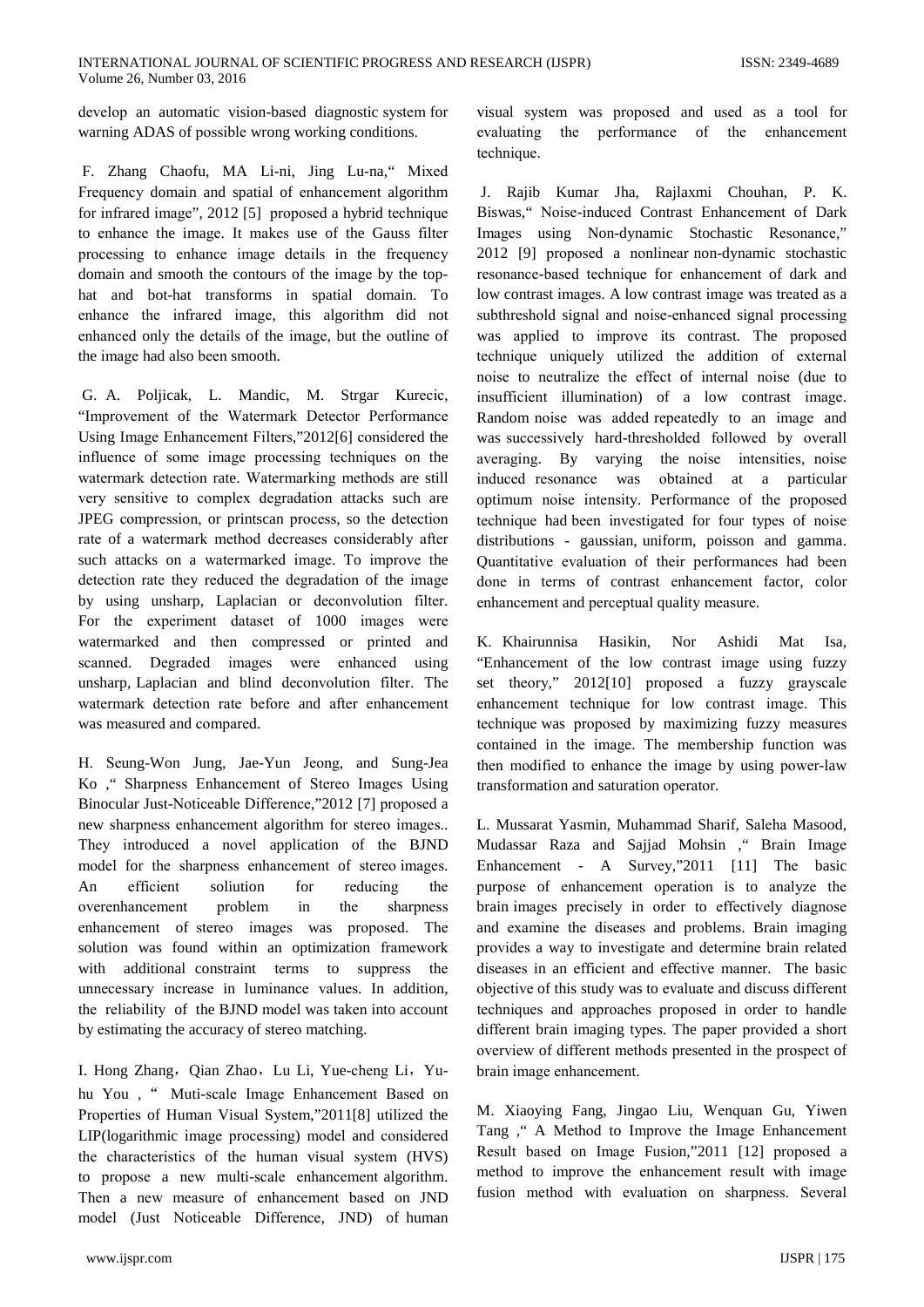INTERNATIONAL JOURNAL OF SCIENTIFIC PROGRESS AND RESEARCH (IJSPR) Volume 26, Number 03, 2016

different evaluation methods and fusion policies were discussed and compared.

#### **III. SYSTEM DESCRIPTION**

As we have already studied a number of noises and to remove them there is a quite good category of filters available as:

Pseudo Inverse Filter Filter

Wiener Filter

**Inverse Filter** 

Weiner Filter and many more.

But to remove maximum possible noise from the signal is not possible with any single filter. So, we have found a new approach for de noising based on multi level filtering.

Our filter is a combination of:

# PSEUDO-NOISE FILTER and WIENER FILTER



Fig 1 shows pseudo noise filter and filtered image

We are arranging these filters in series to get desired output.

# **3.1 PSEUDO INVERSE FILTERS**

Suppose we have a known image function  $f(x,y)$  and a blurring function  $h(x, y)$ , so we need to recover  $f(x,y)$ from the convolution

$$
g(x,y)=f(x,y)^*h(x,y) \tag{1}
$$

A very easy possible solution for this is INVERSE FILTERING.

EQ  $(1)$  can be written in frequency domain as:

$$
G(u,v)=F(u,v) \times H(u,v) \tag{2}
$$

Now we divide eq  $(2)$  by  $H(u,v)$  and so is referred to as Inverse Filtering.

$$
G(u,v)/H(u,v) = {F(u,v) \times H(u,v)}/H(u,v)
$$
 (3)

This can be written as:

$$
^{\prime} \text{ww.1jspr.com}
$$

 $\overline{M}$ 

$$
G(u,v)/H(u,v)=F(u,v) \tag{4}
$$

These filters are very effective on removing White Gaussian Noise.



# 3.2 WIENER FILTER

These filters reduces the amount of noise present in the signal by comparison with an estimation of a desired noiseless signal.

It is based on Statistical Approach. Here, we assume to have knowledge of the spectral properties of the original signal and the noise and seek the Linear Time Invariant Filter whose output would be as close to the original signal as possible.

#### **Algorithm for Proposed work**

- $1.$ Enter the image
- Resize the image into 256 x 256 size.  $2<sub>1</sub>$
- Initialize the sigma, gamma, alpha variable.  $\mathcal{R}$
- 4. If noise  $==0$ 
	- Add the noise Else

Goto step 4 End

- 5. Enter the size off mask or window
- 6. Calculate fft of the input image, called y.
- 7. Calculate the fft of the input mask with the level  $=$  size of mask.
- 8. Initialize the point spread function based on the value of row and column of mask
- 9. Determine the frequency response by Calculating the fft of the point spread function.
- 10. Perform the Inverse filtering of the frequency response obtained by step 8.
- 11. Calculate the Inverse fft of the result obtained from step 9 with only considering real part.
- 12. Calculate the fft of the result obtained from step 10.
- 13. Calculate the power of function retrieved from step 11.
- 14. Calculate the S- frequency response using gamma function
- 15. Calculate the i- frequency response using gamma function.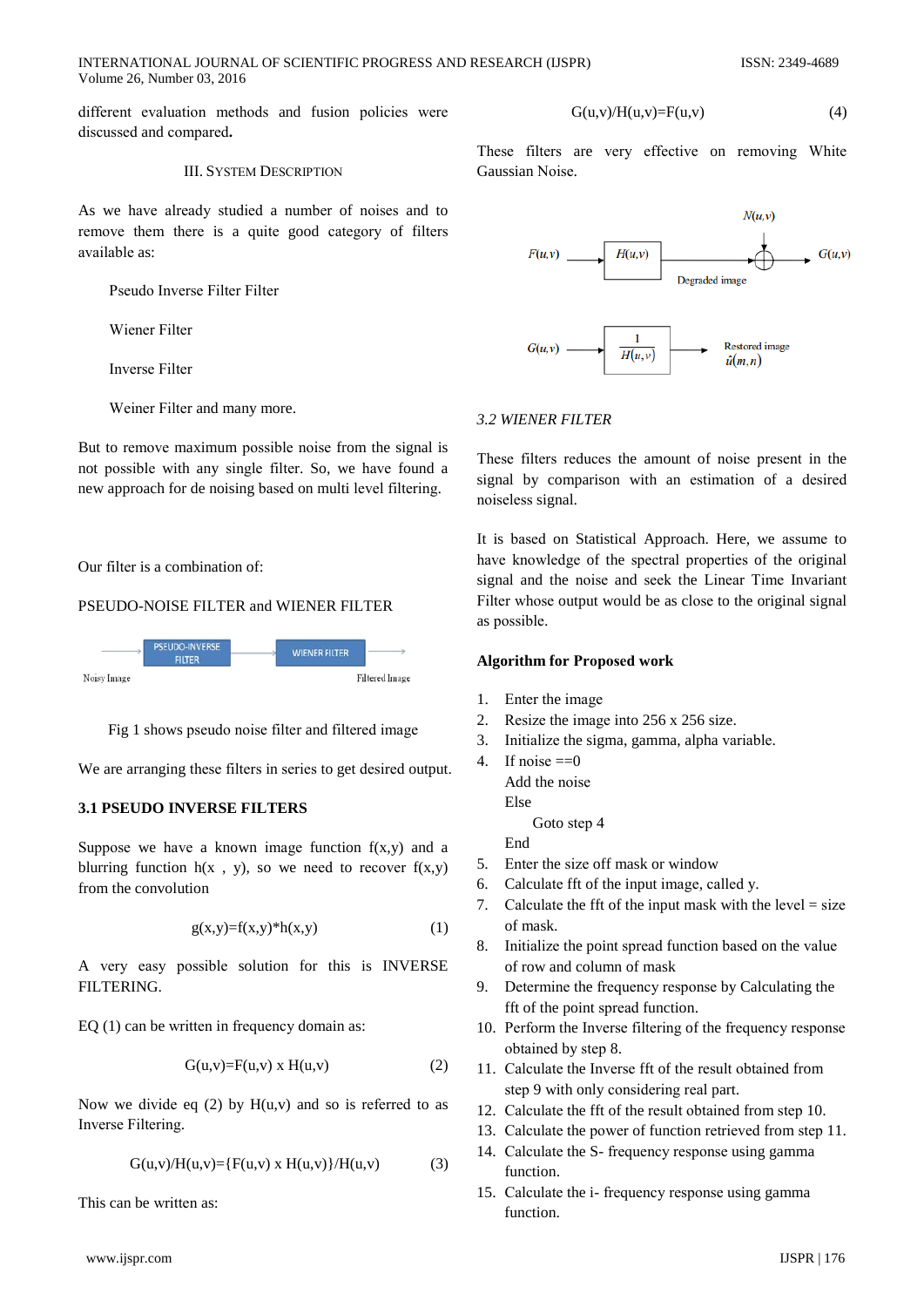- 16. Calculate the power in consideration with sigma.
- 17. Calculate the frequency response of the result obtained from step 16, called freqh.
- 18. Determine the element by multiplication of y and freqh.
- 19. Determine the inverse fft of the result obtained from step 18 with only considering real part, called final denoised image.
- 20. Calculate the SNR of the de-noised image.

| <b>METHODS</b>         | <b>SNR</b><br><b>OUTPUT</b> | <b>NOISE,</b><br><b>VARIANCE</b> |  |
|------------------------|-----------------------------|----------------------------------|--|
| Pseudo Inverse Filter  | 27.43                       | Salt and Pepper-<br>0.05         |  |
| Pseudo Inverse Filter  | 21.24                       | Gaussian-0.05                    |  |
| Wiener Filter          | 47.97                       | Salt and Pepper-<br>0.05         |  |
| Wiener Filter          | 22.79                       | Gaussian-0.05                    |  |
| PROPOSED FILTER        | 49.67                       | Salt and Pepper-<br>0.05         |  |
| <b>PROPOSED FILTER</b> | 26.28                       | Gaussian-0.05                    |  |
| Speckle Remover        | 42.47                       | Speckle, 0.4                     |  |
| Speckle Remover        | 43.54                       | Speckle, 0.4                     |  |

# **IV. RESULT AND DISCUSSION**



Fig 1. Result 1



Fig 2 Result 2

| Table 2 Comparison between SNR and MSE for Lena |  |
|-------------------------------------------------|--|
| Image                                           |  |

| Methods         | Image Name | <b>SNR</b> | <b>MSE</b> |
|-----------------|------------|------------|------------|
| Mean Filter     | Lena.jpg   | 34.28      |            |
| Median Filter   | Lena.jpg   | 36.83      |            |
| Wiener Filter   | Lena.jpg   | 47.97      |            |
| Proposed Filter | Lena.jpg   | 49.67      |            |

### V. CONCLUSIONS AND FUTURE WORK

From the experimental and mathematical results it can be concluded that for salt and pepper noise, the median filter is optimal compared to mean filter and LMS adaptive filter. It produces the maximum SNR for the output image compared to the linear filters considered. The LMS adaptive filter proves to be better than the mean filter but has more time complexity. From the output images shown in Chapter 3, the image obtained from the median filter has no noise present in it and is close to the high quality image. The sharpness of the image is retained unlike in the case of linear filtering. In the case where an image is corrupted with Gaussian noise, the wavelet shrinkage denoising has proved to be nearly optimal. SureShrink produces the best SNR compared to VisuShrink and BayesShrink. However, the output from BayesShrink method is much closer to the high quality image and there is no blurring in the output image unlike the other two methods. VisuShrink cannot denoise multiplicative noise unlike BayesShrink. It has been observed that BayesShrink is not effective for noise variance higher than 0.05. Denoising salt and pepper noise using VisuShrink and BayesShrink has proved to be inefficient. When the noise characteristics of the image are unknown, denoising by multifractal analysis has proved to be the best method. It does a good job in denoising images that are highly irregular and are corrupted with noise that has a complex nature. In the two methods considered, namely multifractal regularization and multifractal pumping, the second method produces visually high quality images.

Since selection of the right denoising procedure plays a major role, it is important to experiment and compare the methods. As future research, we would like to work further on the comparison of the denoising techniques. If the features of the denoised signal are fed into a neural network pattern recognizer, then the rate of successful classification should determine the ultimate measure by which to compare various denoising procedures [21]. Besides, the complexity of the algorithms can be measured according to the CPU computing time flops. This can produce a time complexity standard for each algorithm.